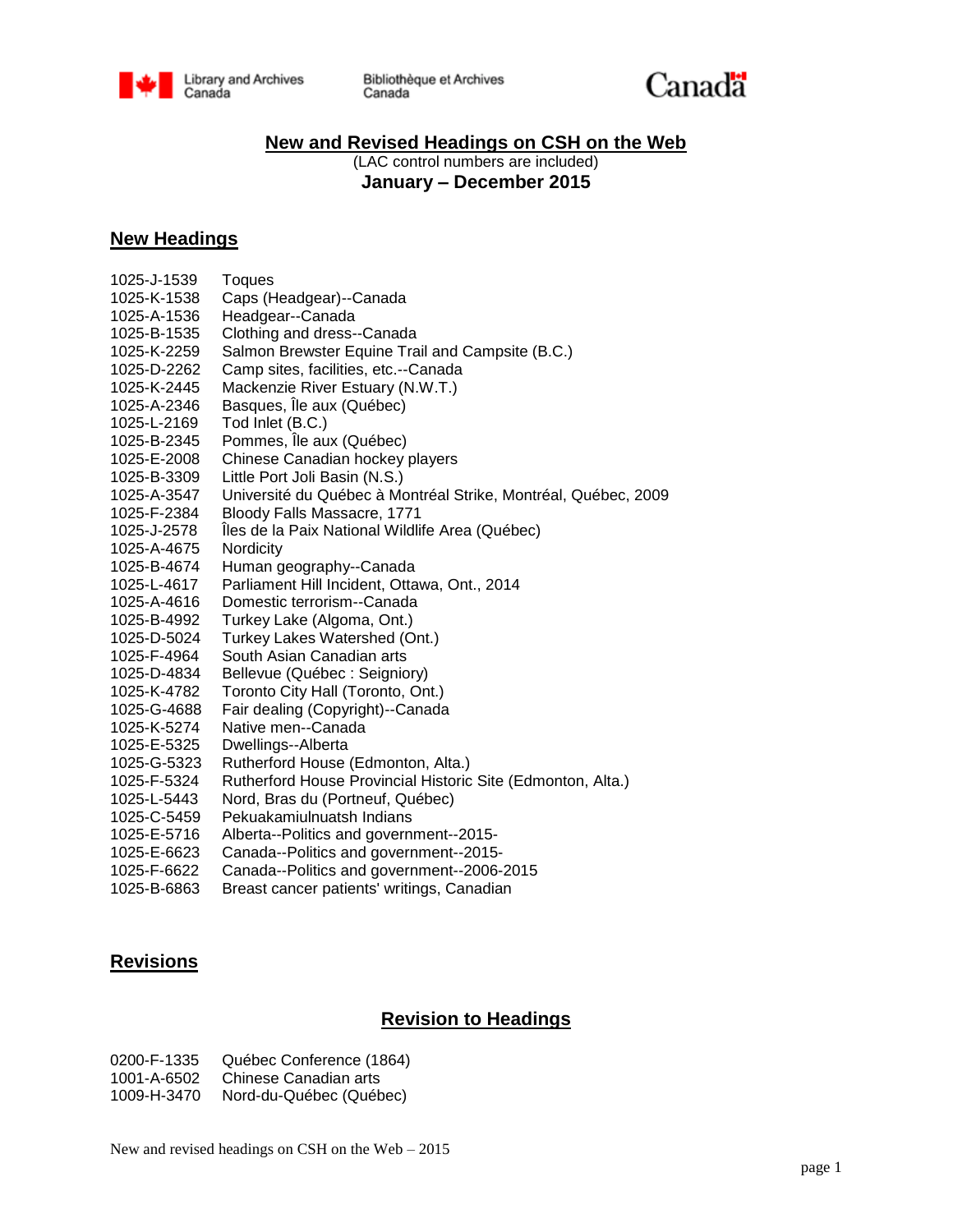1024-L-5073 Parc La Fontaine (Montréal, Québec) Alberta--Politics and government--1971-2015

#### **Revision only to References and/or Notes**

- 0200-G-1512 London Conference (1866-1867)
- 0200-F-3494 Charlottetown Conference (1864)
- 0200-J-2878 Elections--Canada
- 0200-C-0595 Canadian poetry--Inuit authors
- 0200-K-0564 Canadian literature (English)--Inuit authors
- 0200-B-3773 Vancouver (B.C.)--History--Riot, 1907
- 1002-J-0758 Rocky Mountains, Canadian (B.C. and Alta.)
- Canada--Emigration and immigration
- 1007-K-1866 Blackfoot language

#### **Modification of Tagging, and/or Source Code, and/or Subfield Coding**

| 0200-E-0844 | Canada--Juvenile poetry                                                   |
|-------------|---------------------------------------------------------------------------|
| 0200-J-2703 | Alberta--In art                                                           |
| 0200-B-4060 | Mackenzie House (Toronto, Ont.)                                           |
| 0200-K-3245 | Indexes (Lists)                                                           |
| 0200-H-0426 | <b>Dictionaries</b>                                                       |
| 0200-F-3478 | Catalogs (Lists)                                                          |
| 1020-G-3579 | Kenneth Creek (B.C.)                                                      |
| 1020-C-3580 | Kenneth Creek Region (B.C.)                                               |
| 1020-B-3581 | Crow Creek (B.C.)                                                         |
| 1020-A-3582 | Crow Creek Region (B.C.)                                                  |
| 1017-K-7486 | Taureau Reservoir (Québec)                                                |
| 1016-G-5189 | Nimpkish River (B.C.)                                                     |
| 1016-G-5235 | Nimpkish River Valley (B.C.)                                              |
| 1016-D-8113 | Milk River (B.C.)                                                         |
| 1016-C-8114 | Milk River Region (B.C.)                                                  |
| 1015-G-8565 | Duncan River (B.C.)                                                       |
| 1015-H-1462 | Lang Creek (Powell River, B.C.)                                           |
| 1014-F-8935 | Lemieux Creek (Thompson-Nicola, B.C.)                                     |
| 1014-E-8936 | Lemieux Creek Watershed (Thompson-Nicola, B.C.)                           |
| 1014-H-2315 | Sherwood Lake (Man.)                                                      |
| 1013-H-4746 | Wahleach Lake (B.C.)                                                      |
| 1021-G-6255 | Cowichan River (B.C.)                                                     |
| 1013-J-5598 | Coquihalla Highway (B.C.)                                                 |
| 1018-K-5063 | Canada--Armed Forces--New Brunswick--Gagetown                             |
| 1024-D-8974 | Expo (International Exhibitions Bureau) (1967 : Montréal, Québec)--Canada |
| 1024-D-3794 | Batiscan (Québec: Seigniory)                                              |
| 1009-F-2824 | Immigrant sponsorship-Canada                                              |

#### **Cancelled Records**

1016-D-3219 Canada--Politics and government--2006- General Strike, [province, date]